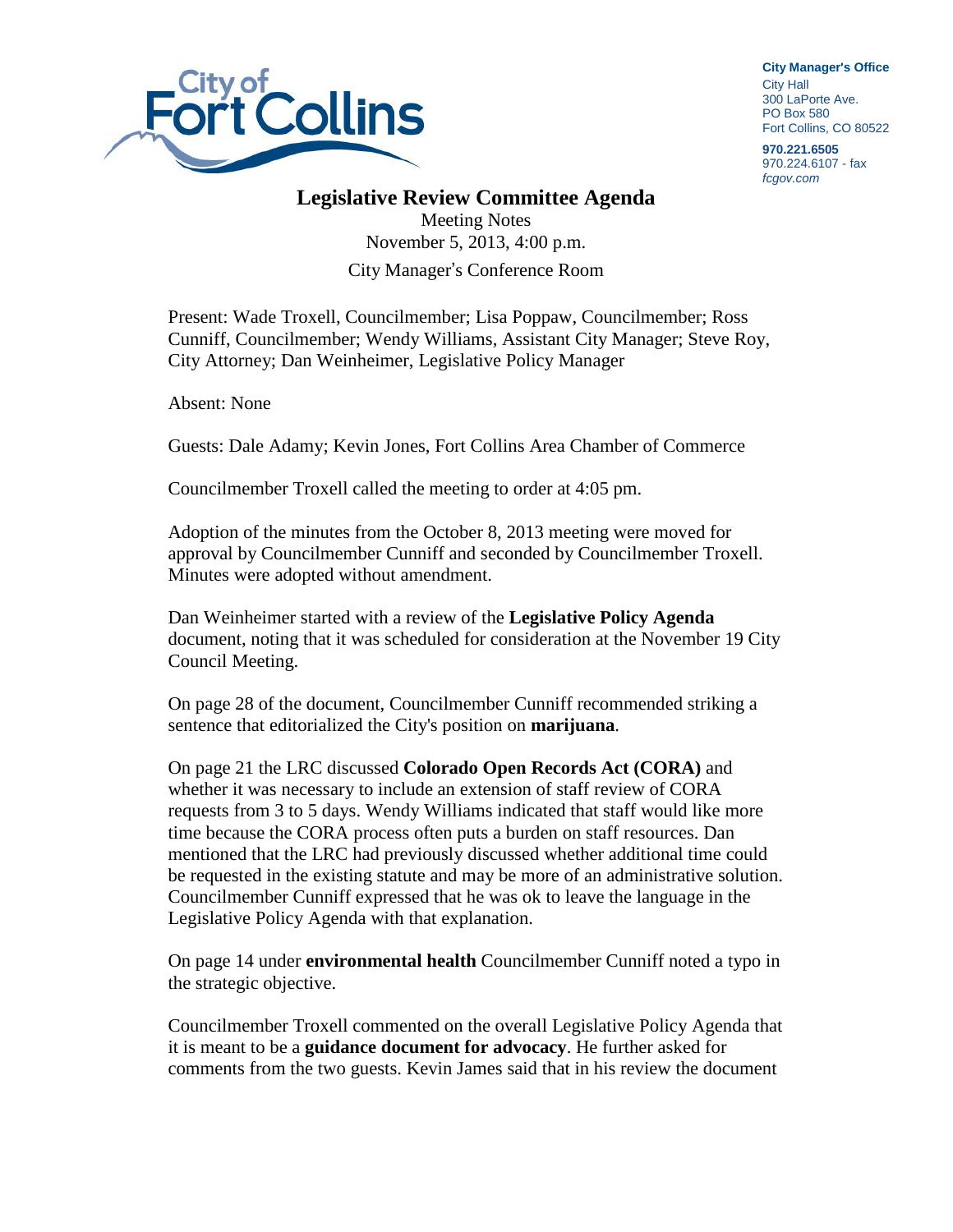

seemed balanced and representative. He noted that he liked highlighting economic development.

On page 19 under **home rule authority**, Councilmember Troxell asked whether the citation of Article XX of the Colorado Constitution meant that it was Article Twenty or was left blank. Dan said that he would check to confirm but thought that it was Article Twenty (20).

The LRC reviewed the items related to the **Colorado Municipal League (CML) Policy Committee** meeting held on October 18. Councilmember Cunniff asked about item #8 concerning approving staff discretion to oppose mandated adoption of building codes within the wildland urban interface (WUI) as listed on the meeting agenda summary dated October 21. He asked whether consideration of any bills on the WUI would have a negative impact on Poudre Fire Authority relative to High Park Fire-like incidents. Wendy Williams responded that the Legislative Policy Agenda provides latitude to address Council (and PFA) concerns about any WUI-related legislation.

Councilmember Troxell provided Dale Adamy an opportunity to ask a question. Dale asked Dan Weinheimer about the **input from City Boards and Commissions** in the development of the Legislative Policy Agenda. Dan noted that following Councilmember Poppaw's request he had distributed the draft Legislative Policy Agenda and 2014 Legislative Priorities to each Board or Commission Chair and Vice-chair. He said that in addition to providing copies that he'd made presentations upon request of a couple boards. He summarized the input from the Boards and Commissions as constructive but minimal.

Councilmember Cunniff moved that the LRC approve the Legislative Policy Agenda and recommend it to City Council. Councilmember Troxell seconded this motion. **The LRC voted unanimously to approve the Legislative Policy Agenda**.

Councilmember Troxell moved on to a review of the **2014 Legislative Priorities**. Dan stated that this document has been altered to include photos and additional background information to make it more attractive and user friendly. Wendy Williams said that this format will also allow an easier sharing among community stakeholder groups and interested parties to foster partnerships on key Fort Collins priorities.

The discussion of the LRC revolved around the **content and appearance of the Priorities** document. Councilmember Cunniff recommended some improvements to the photos used in order to better convey the connection to Fort Collins. Councilmember Troxell agreed and sought to ensure that photos help the reader understand issues within the text of the document and that they are photos from within Fort Collins. Dale Adamy asked whether this document would be posted